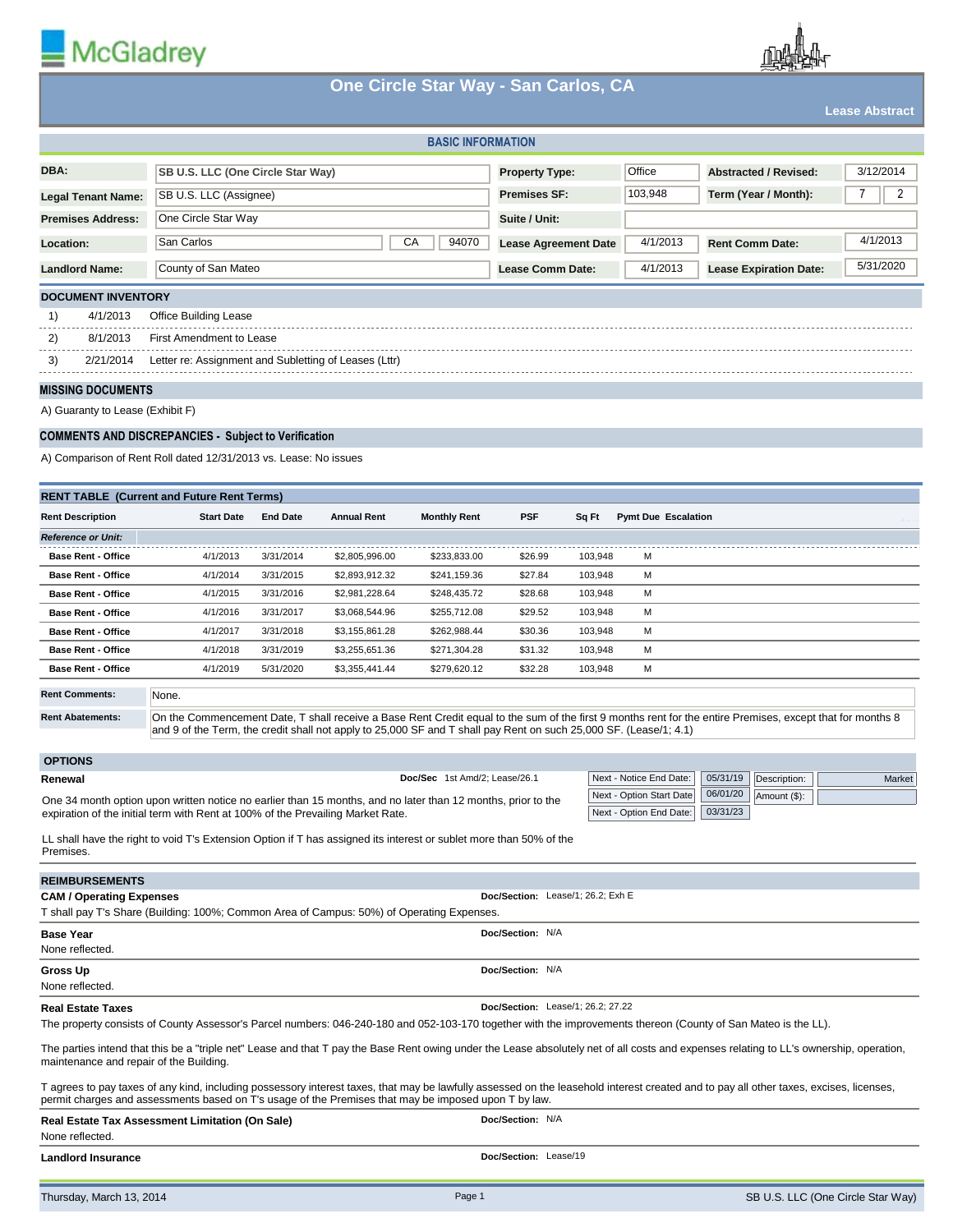| McGladrey                                                                                                                                                                                                                                                                                                                                                                                                                                                                                                                                                                                 |                                  |                       |
|-------------------------------------------------------------------------------------------------------------------------------------------------------------------------------------------------------------------------------------------------------------------------------------------------------------------------------------------------------------------------------------------------------------------------------------------------------------------------------------------------------------------------------------------------------------------------------------------|----------------------------------|-----------------------|
| One Circle Star Way - San Carlos, CA                                                                                                                                                                                                                                                                                                                                                                                                                                                                                                                                                      |                                  |                       |
|                                                                                                                                                                                                                                                                                                                                                                                                                                                                                                                                                                                           |                                  | <b>Lease Abstract</b> |
| T, at no cost to LL, shall procure and keep in effect at all time during the Term its insurance. T acknowledges that LL self-insures against casualty, property damage and public<br>liability risks.                                                                                                                                                                                                                                                                                                                                                                                     |                                  |                       |
| <b>Utilities</b><br>T shall pay all charges or assessments for telephone, water, sewer, gas, heat, electricity, garbage disposal, trash disposal, and all other utilities and services of any kind that may be<br>used on the Premises.                                                                                                                                                                                                                                                                                                                                                   | Doc/Section: Lease/1; 10.1       |                       |
| <b>Administration / Management Fee</b><br>T agrees that as part of Additional Rent and Operating Expenses, T shall pay to LL its apportioned share of the LL's costs for Property Management Services; provided however, in<br>no event will T be required to pay more than 3% of Base Rent as its apportioned share of such Property Management costs.                                                                                                                                                                                                                                   | Doc/Section: Lease/8.3; 26.2b    |                       |
| Taxes on Rent<br>No Lease provision.                                                                                                                                                                                                                                                                                                                                                                                                                                                                                                                                                      | Doc/Section: N/A                 |                       |
| <b>Building Services</b><br>No Lease provision.                                                                                                                                                                                                                                                                                                                                                                                                                                                                                                                                           | Doc/Section: N/A                 |                       |
| <b>Overtime HVAC</b><br>No Lease provision.                                                                                                                                                                                                                                                                                                                                                                                                                                                                                                                                               | Doc/Section: N/A                 |                       |
| <b>Tenants Share Denominator</b><br>No Lease provision.                                                                                                                                                                                                                                                                                                                                                                                                                                                                                                                                   | Doc/Section: N/A                 |                       |
| <b>TENANT IMPROVEMENT ALLOWANCE</b>                                                                                                                                                                                                                                                                                                                                                                                                                                                                                                                                                       |                                  |                       |
| <b>Current / Future Tenant Improvement Allowance</b>                                                                                                                                                                                                                                                                                                                                                                                                                                                                                                                                      | Doc/Section: Lease/1; 6.2; Exh C |                       |
| \$25/SF (\$2,598,700) to be utilized by T for its interior improvements to the Premises. LL shall have no obligation to disburse all or any portion of the TI Allowance to T unless T<br>makes a request for disbursement pursuant to the terms and conditions of Section 2.2 prior to the date which is the latter of: a) 12 months (4/1/2014) after the Commencement Date<br>or b) 30 days after notice from LL that the TI Allowance Period is ending (which notice may not be given by LL earlier than 9 months after the Commencement Date). Any unused<br>portion of TI shall be re |                                  |                       |
| <b>Prior Tenant Improvement Allowance</b><br>No Lease provision.                                                                                                                                                                                                                                                                                                                                                                                                                                                                                                                          | Doc/Section: N/A                 |                       |
| <b>SECURITY INFORMATION</b>                                                                                                                                                                                                                                                                                                                                                                                                                                                                                                                                                               |                                  |                       |
| <b>Guarantor / Liability Limitations</b>                                                                                                                                                                                                                                                                                                                                                                                                                                                                                                                                                  | Doc/Section: Lease/26.3; Exh F   |                       |
| Guarantor: Softbank Holdings, Inc.                                                                                                                                                                                                                                                                                                                                                                                                                                                                                                                                                        |                                  |                       |
| Limitation: Missing Guaranty                                                                                                                                                                                                                                                                                                                                                                                                                                                                                                                                                              |                                  |                       |
| <b>Security Deposit (Current Amount)</b><br>\$0.00                                                                                                                                                                                                                                                                                                                                                                                                                                                                                                                                        | Doc/Section: Lease/1; 23         |                       |
| <b>Security Deposit Notes</b>                                                                                                                                                                                                                                                                                                                                                                                                                                                                                                                                                             | Doc/Section: Lease/1; 23         |                       |
| None.                                                                                                                                                                                                                                                                                                                                                                                                                                                                                                                                                                                     |                                  |                       |
| <b>TENANT OPTIONS</b>                                                                                                                                                                                                                                                                                                                                                                                                                                                                                                                                                                     |                                  |                       |
| Expansion                                                                                                                                                                                                                                                                                                                                                                                                                                                                                                                                                                                 | Doc/Section: N/A                 |                       |
| No Lease provision.                                                                                                                                                                                                                                                                                                                                                                                                                                                                                                                                                                       |                                  |                       |
| Contraction<br>No Lease provision.                                                                                                                                                                                                                                                                                                                                                                                                                                                                                                                                                        | Doc/Section: N/A                 |                       |
|                                                                                                                                                                                                                                                                                                                                                                                                                                                                                                                                                                                           | Doc/Section: 1st Amd/3           |                       |
| Right of First Offer (ROFO) / Refusal (ROFR)<br>Deleted.                                                                                                                                                                                                                                                                                                                                                                                                                                                                                                                                  |                                  |                       |
| Termination - Tenant (Other)                                                                                                                                                                                                                                                                                                                                                                                                                                                                                                                                                              | Doc/Section: N/A                 |                       |
| No Lease provision.                                                                                                                                                                                                                                                                                                                                                                                                                                                                                                                                                                       |                                  |                       |
| Purchase                                                                                                                                                                                                                                                                                                                                                                                                                                                                                                                                                                                  | Doc/Section: N/A                 |                       |
| No Lease provision.                                                                                                                                                                                                                                                                                                                                                                                                                                                                                                                                                                       |                                  |                       |
| <b>LANDLORD OPTIONS</b>                                                                                                                                                                                                                                                                                                                                                                                                                                                                                                                                                                   |                                  |                       |
| <b>Relocation Rights - Landlord</b>                                                                                                                                                                                                                                                                                                                                                                                                                                                                                                                                                       | Doc/Section: N/A                 |                       |
| No Lease provision.                                                                                                                                                                                                                                                                                                                                                                                                                                                                                                                                                                       |                                  |                       |
| Termination - Landlord<br>No Lease provision.                                                                                                                                                                                                                                                                                                                                                                                                                                                                                                                                             | Doc/Section: N/A                 |                       |
| <b>USE / RESTRICTIONS</b>                                                                                                                                                                                                                                                                                                                                                                                                                                                                                                                                                                 |                                  |                       |
| Permitted Use                                                                                                                                                                                                                                                                                                                                                                                                                                                                                                                                                                             | Doc/Section: Lease/1; 5.1        |                       |
| For general office use, research and development, laboratory and other operations incident to the conduct of T's business.                                                                                                                                                                                                                                                                                                                                                                                                                                                                |                                  |                       |
| Exclusive - Restrictions on Other Tenants                                                                                                                                                                                                                                                                                                                                                                                                                                                                                                                                                 | Doc/Section: N/A                 |                       |

No Lease provision.

**LEGAL**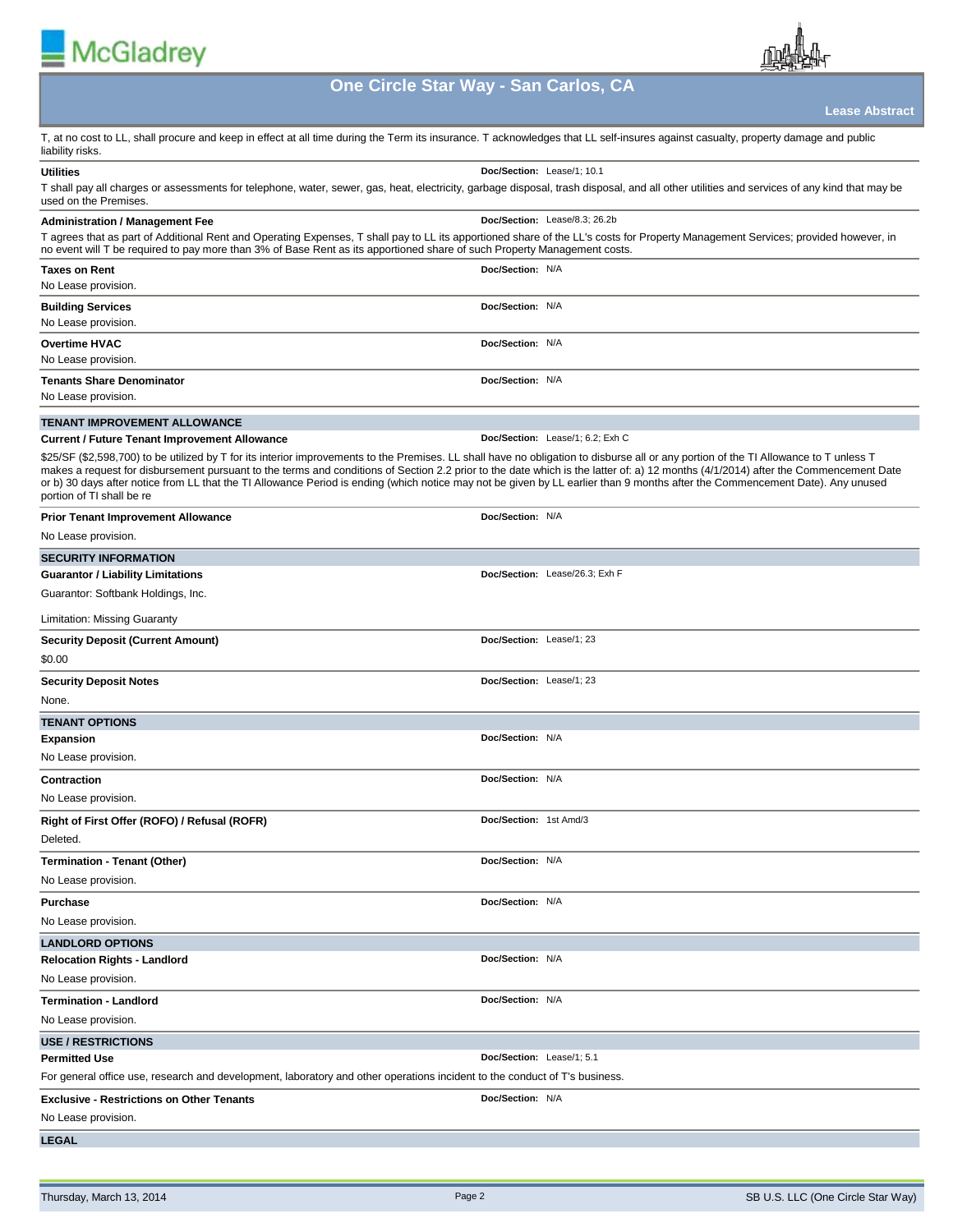

#### **Assignment / Sublease Rights**

**McGladrev** 

**Doc/Section:** Lease/16

Is LL Consent Required: Yes, not to be unreasonably withheld.

Exceptions to LL Consent: T may Assign the Lease or Sublet any or all portions of the Premises to any T's Affiliate (any of the following: (1) any person or entity owning, directly or indirectly, 50% or more of the ownership interests of T (an "Owning Person"), (2) any entity, 50% or more of the ownership interests of which are owned, directly or indirectly, by any Cwning Person, (3) any entity, 50% or more of the ownership interests of which are owned, directly or indirectly, by T, or (4) the Guarantor of the Lease) registered to conduct business in the State of California without obtaining the consent of LL by giving LL written notice of its intent thereof at least 15 business days before the proposed effective date of such transfer.

LL agrees that T may sublease all or a portion of the Premises to tenants reasonably acceptable to LL.

T shall have the right without the payment of a Transfer Premium, without the receipt of LL's consent, but on prior Notice to LL, to permit the occupancy of up to 15% of the rentable square feet of the Premises (in aggregate as, to any and all such transferees), to any individual(s) or entities, not otherwise a T's Affiliate, which constitute a charitable organization with a relationship to T and/or to any business entity with a business relationship with T (which business relationship is not created solely in order to allow occupancy of the Premises under this Section 16.7) (collectively, "Tenant's Occupants"), provided certain conditions are met.

## Can LL Recapture the Premises: Silent.

| Assignor / Assignee                                                                                                                                                               | Doc/Section: Lttr        |  |  |  |
|-----------------------------------------------------------------------------------------------------------------------------------------------------------------------------------|--------------------------|--|--|--|
| Assignor: Starburst I, Inc.; Assignee: SB U.S. LLC: Effective Date: 3/14/2014.                                                                                                    |                          |  |  |  |
| Monetary Default                                                                                                                                                                  | Doc/Section: Lease/17.1a |  |  |  |
| Agus after written notice ("First Unnaid Rent Notice Period") and continues for 3 days after written notice from U. following the First Unnaid Rent Notice Period ("Second Unnaid |                          |  |  |  |

3 days after written notice ("First Unpaid Rent Notice Period") and continues for 3 days after written notice from LL following the First Unpaid Rent Notice Period ("Second Unpaid Rent Notice").

#### **Non-Monetary Default**

15 days after written notice ("First Notice Period"), subject to certain exceptions, and continues for 3 days after written notice from LL following the First Notice Period ("Second Notice").

#### **Default Interest**

Any Rent, if not paid within 3 days following the date tenant receives a notice from LL or LL's Property Manager that such Rent was not paid on the due date, shall bear interest from the due date until paid at the rate of 10% per year or, if a higher rate is legally permissible, at the highest rate an individual is permitted to charge under law (the "Interest Rate"). However, interest shall not be payable on late charges incurred by T nor on any amounts on which late charges are paid by T to the extent this interest would cause the total interest to be in excess of that which an individual is lawfully permitted to charge.

## **Late Fee**

If T fails to pay any Rent or any portion of Rent within 3 days following the date tenant receives a notice from LL or LL's Property Manager that such Rent was not paid on the due date, such unpaid amount shall be subject to a late payment charge equal to 5% of the unpaid amount in each instance.

#### **Subordination**

**Doc/Section:** Lease/12

**Doc/Section:** Lease/21

**Doc/Section:** Lease/4.4

**Doc/Section:** Lease/17.1b

**Doc/Section:** Lease/4.5

Currently no part of the Premises or the Property stands as security for any loans. Should the LL wish to use the Property to secure a loan, before doing so Landlord shall deliver to T a Subordination/Non- Disturbance Agreement ("SNDA") from any existing or future mortgage holder(s), ground lessor(s) or lien holder(s) as a condition precedent to any such subordination and, upon LL's request, T, or T's successor-in-interest, shall execute and deliver any and all instruments desired by Landlord evidencing such subordination in the manner requested by LL. LL represents to T that as of the date the Lease is executed, there exists to loan or ground lease encumbering the Building.

Is Attornment by Tenant Provided: Yes.

#### **Estoppel Certificate**

T, at any time and from time to time upon not less than 10 days' prior notice from LL, shall execute and deliver to LL or to any party designated by LL an estoppel certificate.

property damage, fire damage legal liability (of not less than \$50,000), personal injury, products and completed operations, and explosion, collapse and underground (XCU).

LL, at any time and from time to time upon not less than 10 days' prior notice from T, shall execute and deliver to T or to any party designated by T an estoppel certificate.

#### **PROVISIONS - OTHER Sublease / Note Basic Terms if Current** Not Applicable **Doc/Section:** N/A **Tenant Insurance Requirements** Liability: not less than \$5,000,000 each occurrence combined single limit for bodily injury and property damage, including contractual liability, independent contractors, Special-form **Doc/Section:** Lease/19.1; 19.2

All Risk: T shall be responsible for separately insuring T's Personal Property (no amount stated).

### **Parking** T shall have the use of its pro-rata share of the parking throughout the lease term and any extension thereof. **Doc/Section:** Lease/2.1

### **Holdover**

Any holding over after the expiration of the Term with the express consent of LL shall be construed to automatically extend the Term of the Lease on a month-to-month basis at a Base Rent equal to 150% (but at 110% for the first month of any such holdover) of the latest Base Rent payable by T hereunder prior to such expiration, together with an amount estimated by LL for the monthly Additional Charges payable under the Lease, and shall otherwise be on the terms and conditions specified so far as applicable (except for those pertaining to the Term and any Extension Options). Any holding over without LL's consent shall constitute a default by T and entitle LL to exercise any or all of its remedies as provided herein, notwithstanding that LL may elect to accept one or more payments of Rent, and whether or not such amounts are at the holdover rate specified above or the rate in effect at the end of the Term of the Lease.

#### **Repairs / Maintenance - Landlord**

**Doc/Section:** Lease/8.1

**Doc/Section:** Lease/27.12

Subject to reimbursement as an operating expense, LL shall repair and maintain the Common Areas and the portions of the Campus other than the Premises. T shall reimburse Landlord for any damage to the Common Areas, excluding normal wear and tear, caused by any act or omission of T, its Agents or Invitees, except to the extent that such damage is covered by the Section 19.4 (Waiver or Subrogation) and the repair thereof is paid for by T's insurer. For the purpose of making any such repairs, LL may use structures in the Campus where reasonably required by the character of the work to be performed, provided that such work shall not block the main entrance to the Premises nor unreasonably interfere with T's business.